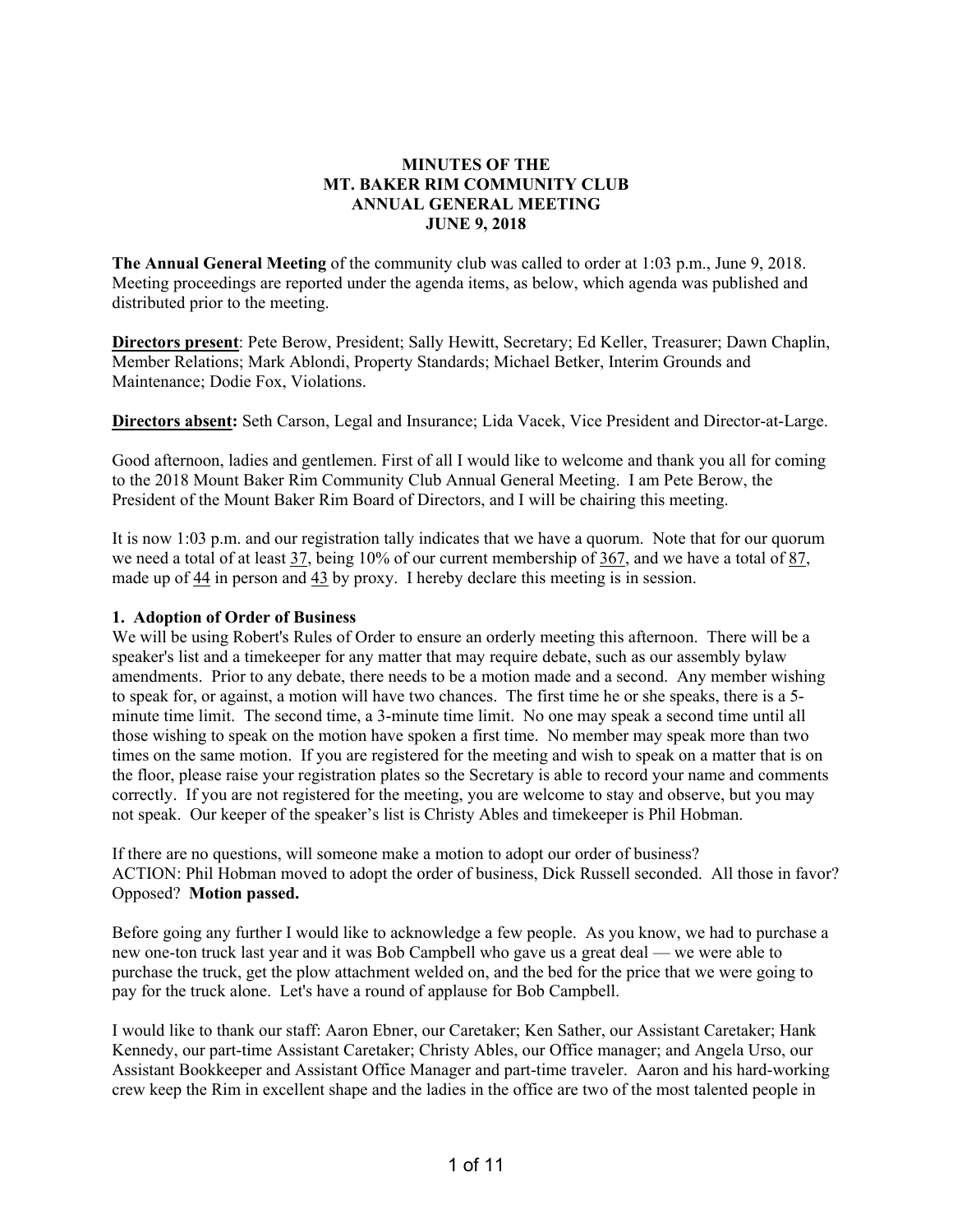these positions that I have seen. I can't tell you how lucky we are. Let's have a big round of applause for all of them!

# **2. Introduction of 2017-2018 Board of Directors**

I would ask the Board members to stand and state their names and their positions on the Board. Our Legal and Insurance Director, Seth Carson, is not here today as he is attending his father's funeral. May we have a moment of silence for Seth and his family?

- Pete Berow, President
- Sally Hewitt, Secretary
- Ed Keller, Treasurer
- Dodie Fox, Violations
- Michael Betker, Interim Grounds & Maintenance
- Seth Carson, Legal and Insurance: absent due to funeral
- Mark Ablondi, Property Standards
- Dawn Chaplin, Member Relations
- Ludmilla Vacek, Vice President, Member-at-Large: absent due to travels

# **3. Approval of Minutes of 2017 Annual General Meeting**

The minutes of the 2017 Annual General Meeting were reviewed.

ACTION: Dick Russell moved to approve the 2017 Annual General Meeting minutes as written. Seconded by Robert Smith. **Motion passed.** Minutes approved. The motion approving the 2017 AGM minutes was passed unanimously by the membership with a show of hands (plates).

#### 4**. Directors**' **Reports**

*These 2018 AGM minutes provide a summary of the Directors' verbal reports at the meeting. More detailed Directors' reports are on file at the MBR office and on the MBRCC website (for those Directors who submitted more detailed reports).*

a. President

Pete Berow presided over the meeting.

b. Secretary

A year and a half ago, I took over the secretary position from Roz Schott, who sold her home here. All in all, I've been happy to give back to the community this way, but couldn't have done it without assistance from Angela and Christy in the office. A big thanks to both of you. And Ed has helped immensely, too. Thanks, Ed.

My duties are pretty straightforward: I prepare the agenda prior to every Board meeting, assemble the Directors' Reports into one document, attend every Board meeting, take the minutes, write the minutes in a coherent form after the meeting, and send them out to Board members as soon as possible. Also, I'm in charge of organizing the AGM and overseeing Baker Bits.

There are many people helping to assure the success of this AGM: Angela and Christy in the office, Ed Keller, Dodie Fox, and other Board members, AGM volunteers Phil and Suzanne Hobman, Titti Ringstrom, and Johanne Poirier, along with Caretaker Aaron Ebner, Assistant Caretaker Ken Sather, and part-time Assistant Caretaker Hank Kennedy. Thanks to all of you.

c. Treasurer Treasurer's Report for 2017: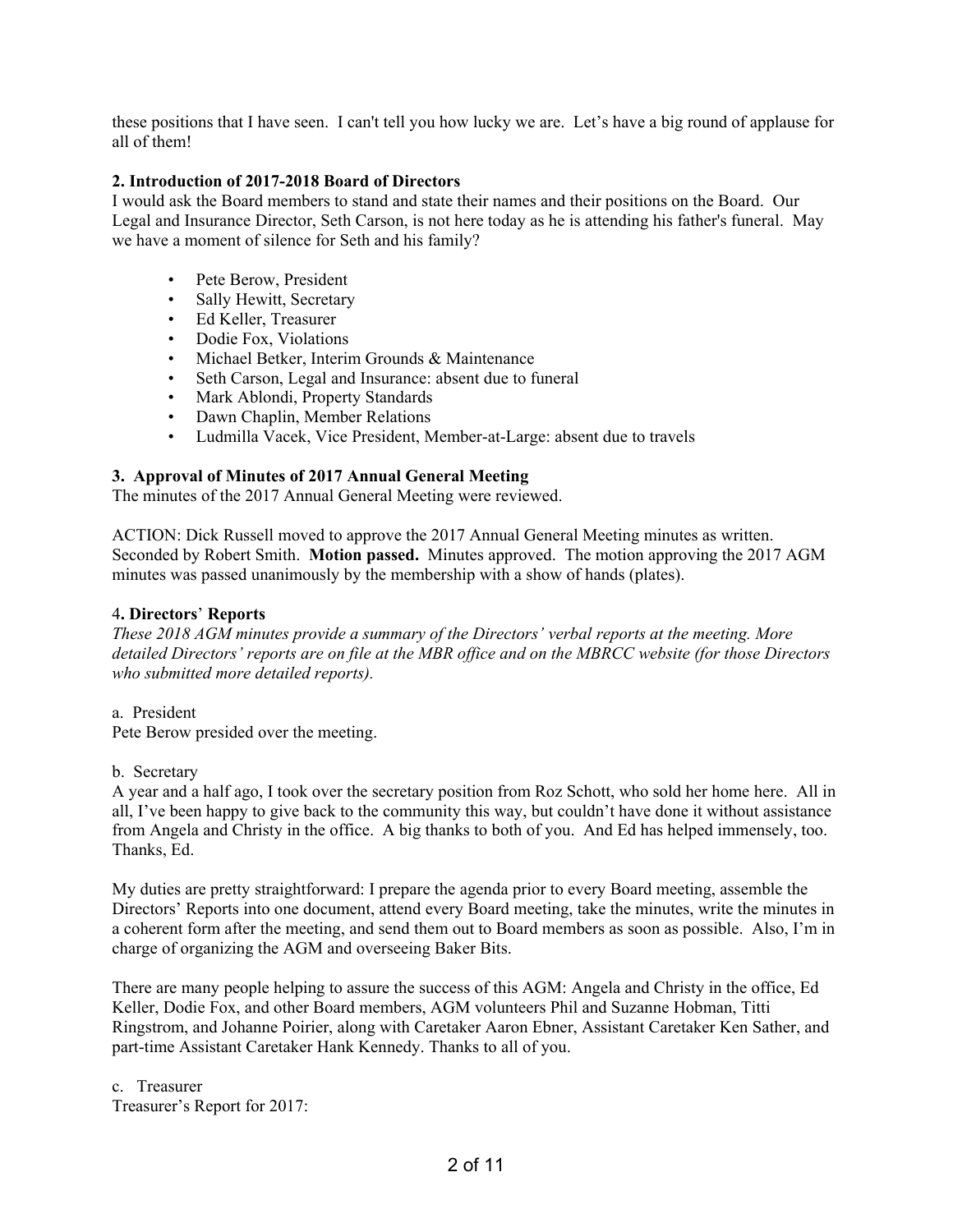Total 2017 revenue of \$318,096.00 is an increase of \$12,757.00 over our budget projections. The 2017 revenue was also more than \$6,500.00 above our 2016 revenue. 2017 dues amounted to \$285,675.00 of the above amount.

Overall operating expenses were \$263,838.49. This total was \$845.00 over our projected budget and was more than covered by increased revenue.

In January of 2017, \$37,100.00 of 2016 revenue was transferred into our Reserve Fund Account to bring our reserve total up to the amount as planned in our 2016 Capital Reserve Plan. In addition to the above amount, an additional transfer of \$75,000.00 was deposited from revenue from past years and the 2017 revenues to raise our reserves and take advantage of interest income. Interest on these funds added an additional \$2,997.96.

Capital Expenditures for 2017, paid from our Capital Reserve Fund, were budgeted at \$82,000.00. The planned replacement of our clubhouse heating system (cost of \$28,432.21), partial re-siding of the clubhouse (cost of \$2,454.58), replacement of our old Dodge truck (cost of \$42,825.21 less the proceeds of the sale of our old truck \$6,500.00 for a total of \$36,325.21), all came in under budget. Our sauna equipment was scheduled to be replaced in 2018 but broke down before the end of 2017 and was replaced at a cost of \$5,024.62. This cost was higher than expected, but all above projects were completed at a net cost of \$72,352.65. This is well under our projected budget.

These additional revenues and the above expenses left our Reserve Fund Account with a balance of \$217,273.34.

Treasurer's report for 2018, January 1 to May 31:

Total year-to-date revenue is at \$300,000.00 with no unpaid dues. All indications are that we will reach or exceed our 2018 budget expectations. 2018 dues that include the additional \$25.00 from each dues payment for designated deposit into our reserve funds are expected to provide \$295,987.50 in revenue with additional revenue to reach a total of over \$309,000.00.

Total year-to-date expenses are in line with our projected budget and all indications are that we will stay within our budget expenses with any overages offset with better than expected revenue.

The 2018 minimum annual additional funds of \$42,000.00, were transferred into our Reserve Fund Accounts in January of 2018, to take advantage of the interest that is earned on these accounts. It is expected that this interest will earn an additional \$3,000.00 during this fiscal year.

Capital Improvement Projects for 2018 are expected to cost under \$31,000.00.

d. Legal and Insurance: Seth Carson was attending his father's funeral. Mark Ablondi read Seth's report. It was a quiet year for MBR Legal and Insurance. We completed the upgrade purchase of a new Dodge truck and successfully added that to our policy. We had one auto accident this winter where the MBR Dodge plow truck clipped a member's car while plowing. We (MBR) were at fault and our truck sustained no damage.

In October I took a meeting with Beth Kelsey, with Brown & Brown, our insurer. We did a deep dive, and reviewed all structures scheduled on the current policy, including the Clubhouse, Swimming Pool, Garage and Caretaker's residence. After review, we concluded that replacement cost to be adequate for all 4 structures for this year.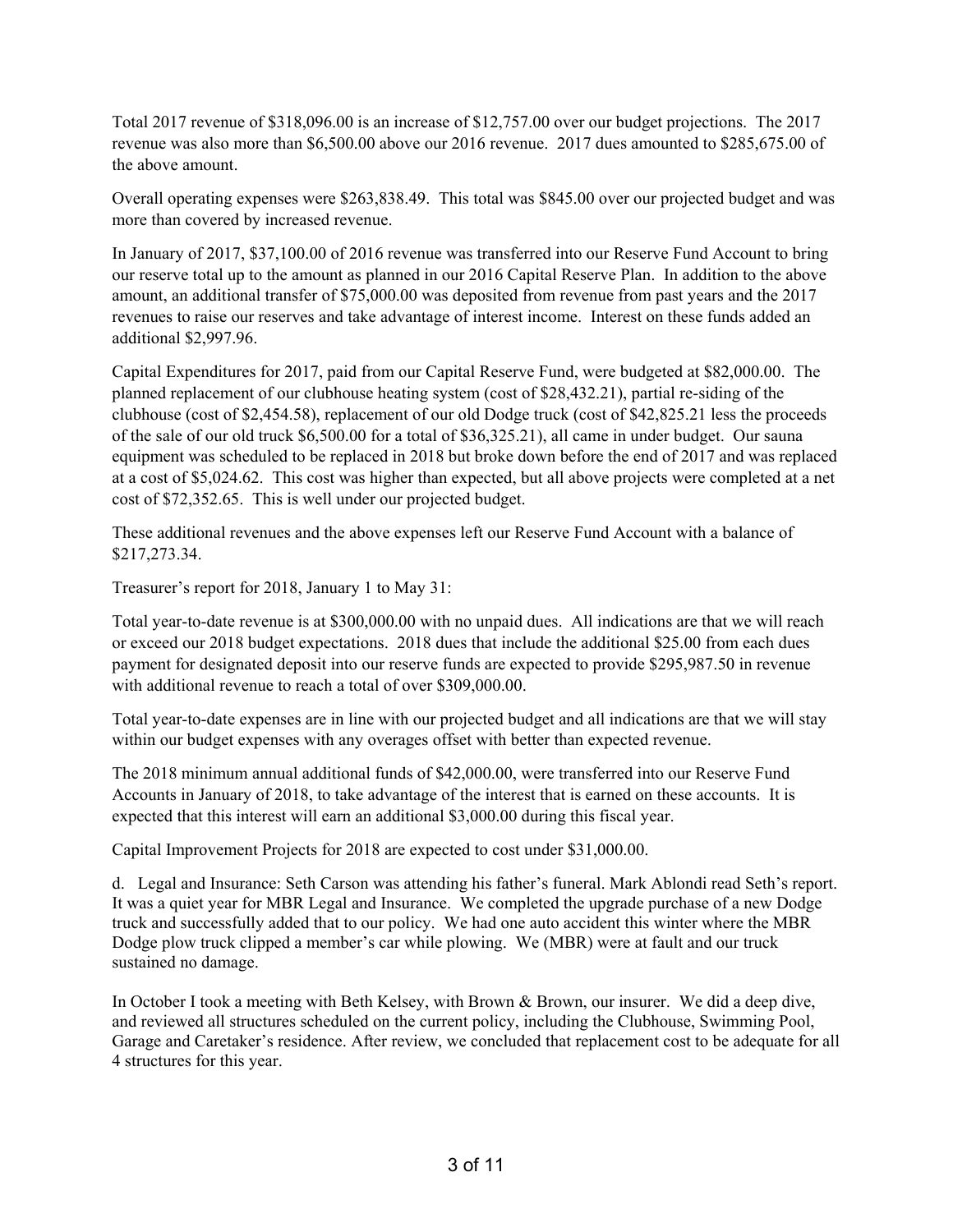We also conducted an audit of the Inland Marine policy, which turned up about 11 items that we no longer had, and about 30 items that we had acquired since last the audit was done. As these items would not be covered from loss unless specifically listed, this represented a substantial exposure, which has been fixed, and we have now covered correctly.

There have been no legal issues since the last AGM.

One item of advice to members from an insurance coverage standpoint, as we have seen an overall increase in Airbnb and VRBO activity in Mount Baker Rim. If you are renting your home out short-term, via Airbnb, VRBO, etc., and you haven't contacted your insurance carrier since starting, I would suggest a review of that policy for its suitability. In some situations, with some carriers, your Homeowner's policy may not allow coverage for a loss sustained, unless the policy is properly endorsed for that activity. In some cases, with some companies, the policy may be re-required to be rewritten, up to some insurers excluding short-term rentals under their Homeowner's coverage. I would advise you to take a meeting with your local agent and ask the questions.

Any further questions that I can answer, I would be happy to do so, please feel free to reach out to me if I can provide further guidance.

## e. Grounds and Maintenance

I took over the position of Grounds and Maintenance last month, so I want to thank Aaron for his help in preparing the report and for all the work he has done for us this year. He has been with us for just over a year and has done great things for us. I also want to thank Kenny and Hank for their hard work assisting Aaron. In the past year Aaron and his team have accomplished the following major improvements:

- New pool pumps that have kept it circulating better and cleaner overall.
- New sauna heater after the original heater finally gave up the ghost.
- New heat pump and forced air heat in the clubhouse which should show a huge savings in utilities into the future.
- Beginning of clubhouse re-siding, updating to Hardie-board and metal wainscoting that should withstand our moist weather for many years — this project will be completed over the next 4 years on the entire clubhouse.
- A much needed rebuild of the men's shower took care of some serious rot issues where the water was penetrating the exterior wall.
- The clubhouse also saw an update in lighting fixtures and fans.
- We purchased a new 1-ton truck with the help of a member who owns KarMART in Burlington, Bob Campbell.
- Of course, we completed the annual paving, completing sections of Shuksan Rim Drive and Crystal Lane.

With all the major changes done in the past year, we spent a large amount of budgeted money, so this year we are focusing more on maintenance. This includes things like:

- Replacing more siding on the clubhouse.
- Fixing the slab at the entry of the clubhouse to prevent water from pooling.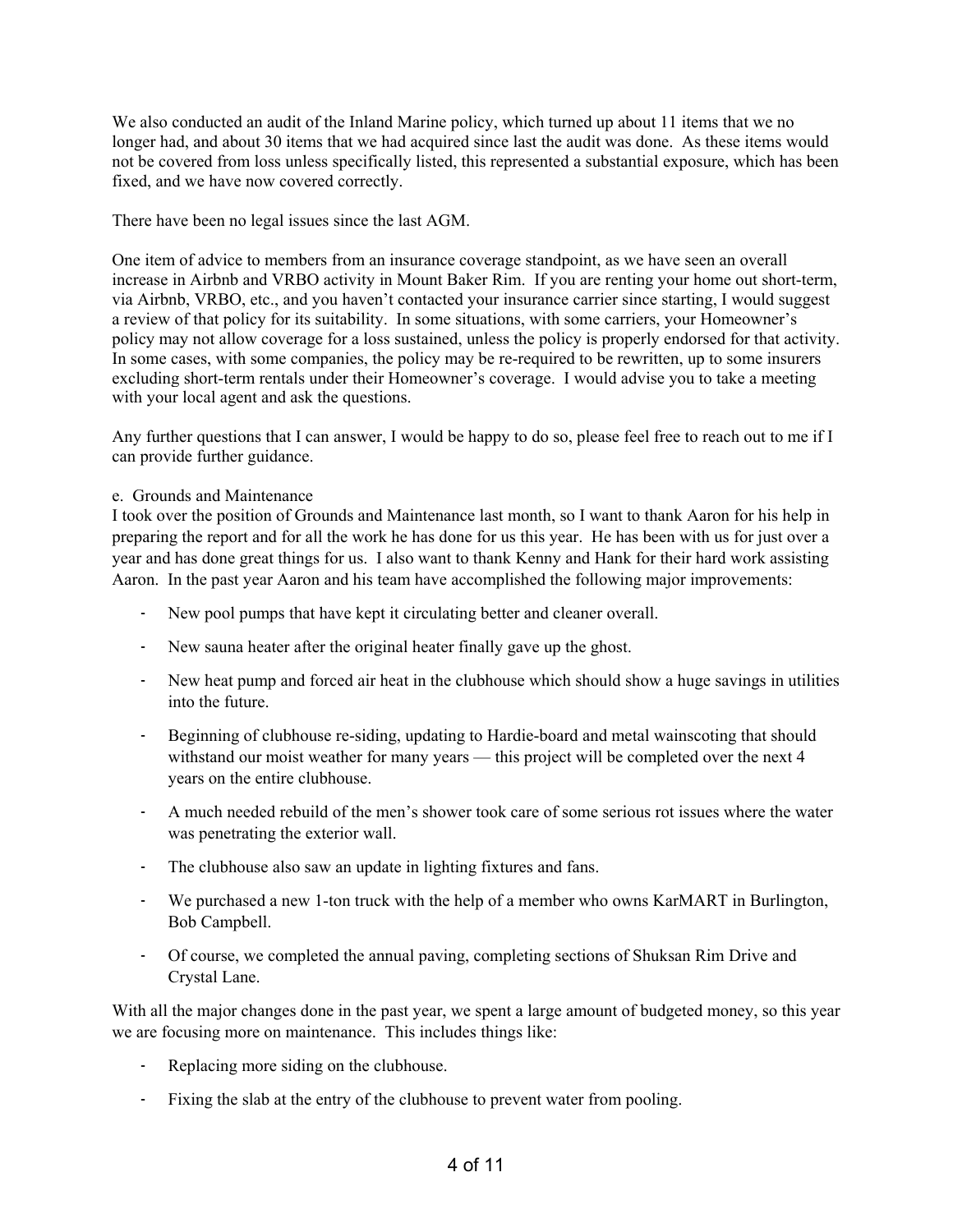- Working on the card reader at the gate to try and mount it differently.
- Potentially adding another seasonal speed bump just inside the gate as well.
- Paving and repairing more of the roads.
- Investigating whether it would be possible to expand the garage at the gatehouse to accommodate the new plow truck. This would help to prevent the sand truck from freezing.

# f. Property Standards

We had a relatively busy year in the Rim with over fifty property standard action items requested by various members. Many of these were tied to the high number of property transfers in the Rim and the corresponding tear downs, trailer removal, new construction and/or remodels.

We had a couple unusual requests from perspective buyers: one to put up a Quonset hut structure and from another a shipping container outbuilding. I felt that both would be detrimental to the character of the community, along with real estate values, and proposed that we not approve either. The Board concurred. This was a relatively easy call to make as both prospective buyers were not members. In the future, a member may come forward with such a request, so I've proposed to the Board that we restrict similar structures in our Minimum Property Standards document. I'm interested in feedback later in the meeting.

Any lot clearing requires explicit written approval. If you plan to develop your lot, please come to us well in advance so we can complete MBR septic and construction check-offs. The goal is to have your project ready to break dirt when your final Whatcom County permit is issued. All variance requests must be approved by the Board, which takes a little more time.

If you wish to cut a tree on your lot and it is over 9" in diameter (measured at 5' height), please contact the office. Trees on your lot, less than 9" diameter, can be cut without approval — though as a courtesy please let the office or Aaron know your plan. If you'd like a second opinion on tree health or our recommendations, please contact us. Come to a Board meeting and present your request.

# g. Violations

I begin with my thanks to all of the members who continue to respect the community and its members (your neighbors) by adhering to the bylaws and rules and regulations of Mt. Baker Rim. I am grateful to you for making my job a little less difficult.

This year the majority of violation warnings and fines issued were for short-term vacation rental issues. I am still surprised that MBR members who choose to vacation-rent their properties are not filing the MBR-required registration form for the renters and paying the \$25 per-rental-occasion fee. It's such a simple process — the office has made it so easy for owners to comply. A \$25 fee and a registration form versus a \$100 to \$650 fine per occasion … I would think it would be a no-brainer. That being said, the majority of fines issued were vacation-rental related.

Also there were several violation warnings and fines issued for illegal roadside parking and long-term storage of utility trailers, boats, unlicensed/unregistered vehicles.

This year I will begin hosting a series of round table discussions on the topic of vacation rentals and the issues we are experiencing as a community. It is my hope that members who vacation-rent their cabins as well as members who choose not to will attend these informal discussions and offer up information and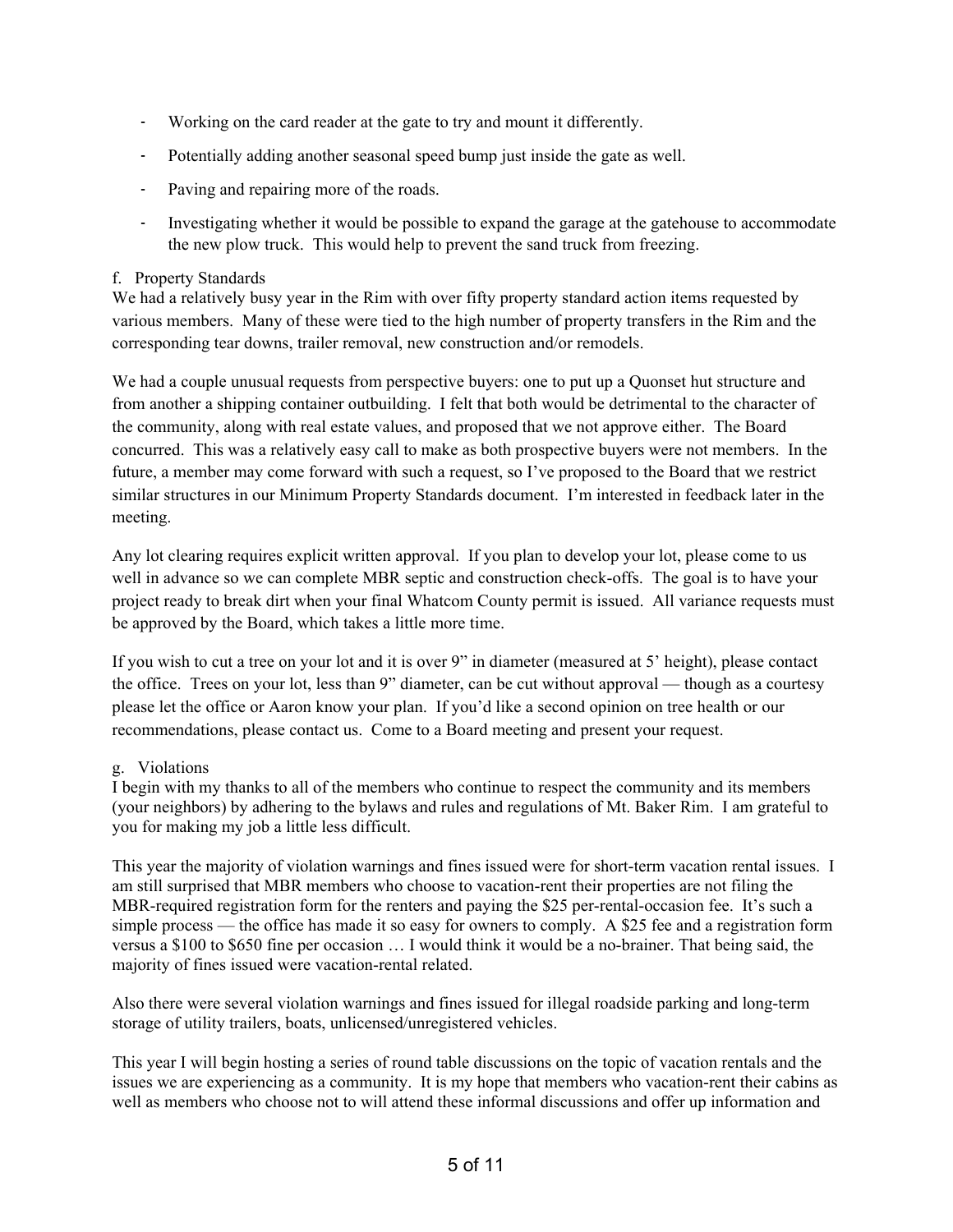suggestions that will help MBR get on top of and stay ahead of the issues and concerns these vacation renters bring to the community. Watch *Baker Bits* for dates and times.

Last year at the AGM there was a great amount of discussion with respect to gate key cards and access to MBR. We implemented a card key registration project asking all owners to register the gate keys assigned to them with the office.

There are 438.5 lots in MBR. Taking into consideration members who own multiple lots and lots of no value, that leaves us approximately 390 members with gate cards issued. Out of those 390 members, 149 (38 percent) have voluntarily complied by reregistering their gate keys.

The office has updated all of the vendor keys issued.

Phase two of the key project will be to attempt personal communication with each one of the members who have failed to comply, giving them a deadline.

Phase three will be to shut off all of the keys that have not been registered. At this time I do not have a specific date for shut off. I'm still trying to find the time to call members and ask for compliance. Not everyone reads *Baker Bits*, and/or looks at our website. I have key registration forms with me today. If you have not completed the form, please do so today. Don't make me call you.

Some might ask, "Why not just turn off their keys now?" My answer to that is we love and value Aaron, Angela, and Christy! If we turn off 42 percent of the keys to the castle, whose door do you think they will be pounding on at midnight to get in the gate? Who will have to deal with angry members? Let me at least get that percentage down a little before the wrath is unleashed on our office staff.

I'm asking those of you here, if you haven't registered your keys, please do so today. The pool will be monitored randomly this year to make sure people who are not members are not using the pool. A guest has to be with a member.

People on motor bikes are entering MBR through the Glacier Water District property. If people are not entering through the gate, they will be fined.

Members must pick up their dog poop, and dogs must be on a leash when off property.

#### h. Member Relations

We have had 45 property transfers from June 2017 to June 2018. All have received their new member packets or the information by letter or email regarding how to download or view the packets online. We have had confirmation from a majority of the new members that they have received this information. I have been working closely with Christy Ables, who is the first line of defense at the office, as it is the first place new owners go to retrieve information on their new property. Christy and Angela in the office have both been the most important source for these new members and very pleasant to talk to. They have been a great help as I am from Canada and cannot be at MBR constantly to meet new members, but I believe Christy and Angela are very capable of passing out the packets and answering any questions the new owners may have.

I also have advised Christy to put a welcome from myself in the letters and emails to the new owners and also if they wish, Christy can forward my email to them or their email to me if they still have questions concerning MBRCC or the Board.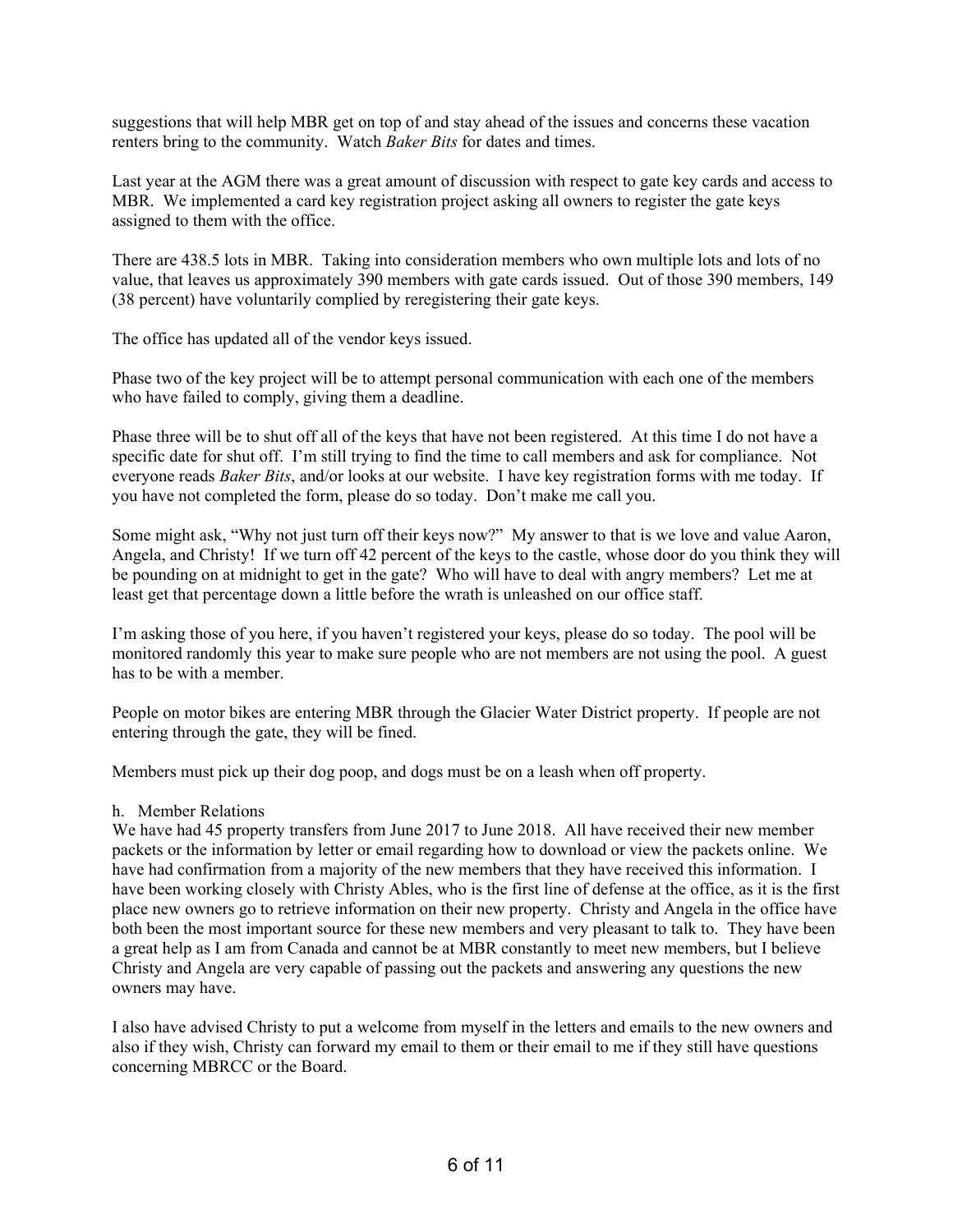I would like to thank all our staff for their help with any of the social events we have put on. I am also the director that heads the Social Committee and plans the events for MBRCC. I would like to thank the following volunteers for their much needed help with the events: Pete and Mary Berow, Sally Hewitt, Johanne Poirier, Dieter Kuhn, Jim Chaplin, and the Elston Family (Kathy and her two children Cindy and Kevin). Again, thank you. The Social Committee is putting out a new event calendar as of June 2018 to January 2019. We are in need of volunteers for the up and coming events — we would really appreciate the help. If you would like to volunteer, please contact the MBR office.

i. Director at Large

Lida Vacek was traveling abroad.

# **Members' Questions for Board Members**

We'd like members to give their names and lot numbers before speaking. Thank you.

Titti Ringstrom question for Violations director, Dodie Fox: I have family coming to use the pool and I'll be at work. Dodie said immediate family can use the pool.

Jennifer Griffith: I assumed in the past this only pertained to short-term renters in that they could not use the pool. Dodie Fox: no, the rules haven't changed. Dodie read the applicable MBR rule.

Nyla Wright: a study was done in Puget Sound which found dog feces' remnants in killer whales. Dog feces reach the Sound. So there are science-based reasons to pick up dog poop.

Brian Smith: is the back field behind the clubhouse an off-leash area? Dodie said it is.

Francis Titus: my neighbor has left brush in yard. Mark Ablondi said we will take a look at it today.

Barb Korducki: wasn't MBR going to build a dog park? Dodie Fox said the field behind the clubhouse is off-leash.

Rheannon Schoephoester: was it ever put into an official document, that the back field is an off-leash dog area? We need to put it into an MBR rule.

# **5. Ratification of revised 2018 Budget and 2019 Budget**

The 2018 Budget was ratified at the 2017 AGM and is shown again with minor revisions that were needed to reflect new anticipated revenue and expenses. Some items have been increased and are highlighted in yellow and other items have been reduced as indicated in green.

Revenue was increased by \$10,312.50 to add the additional \$25.00 in each dues payment for designated Reserve Fund deposits as advised by the members and approved by the Board. Other areas were increased to reflect increases in other fees and charges to reflect the increases seen in 2017. Revenue from these areas added an additional \$5,000.00 to the original Budget. Additionally, some expenses were adjusted to again reflect expected changes based upon the 2017 actual costs.

The 2019 Budget is very similar to the 2018 Budget. If 2018 revenue and expenses fall within the budget there should be no need for an increase in dues in 2019. Unforeseen increases can always alter that decision if needed.

Question from Dick Russell: under expenses — \$50 mileage? Ed Keller said this is for staff reimbursement.

Dick Russell: Employee medical goes to zero? Ed Keller: when we first started contributing to medical costs, we gave the staff funds for medical. At the end of the year, we took that money and added it to salary, adjusted, and we will remove the line item in a year or so.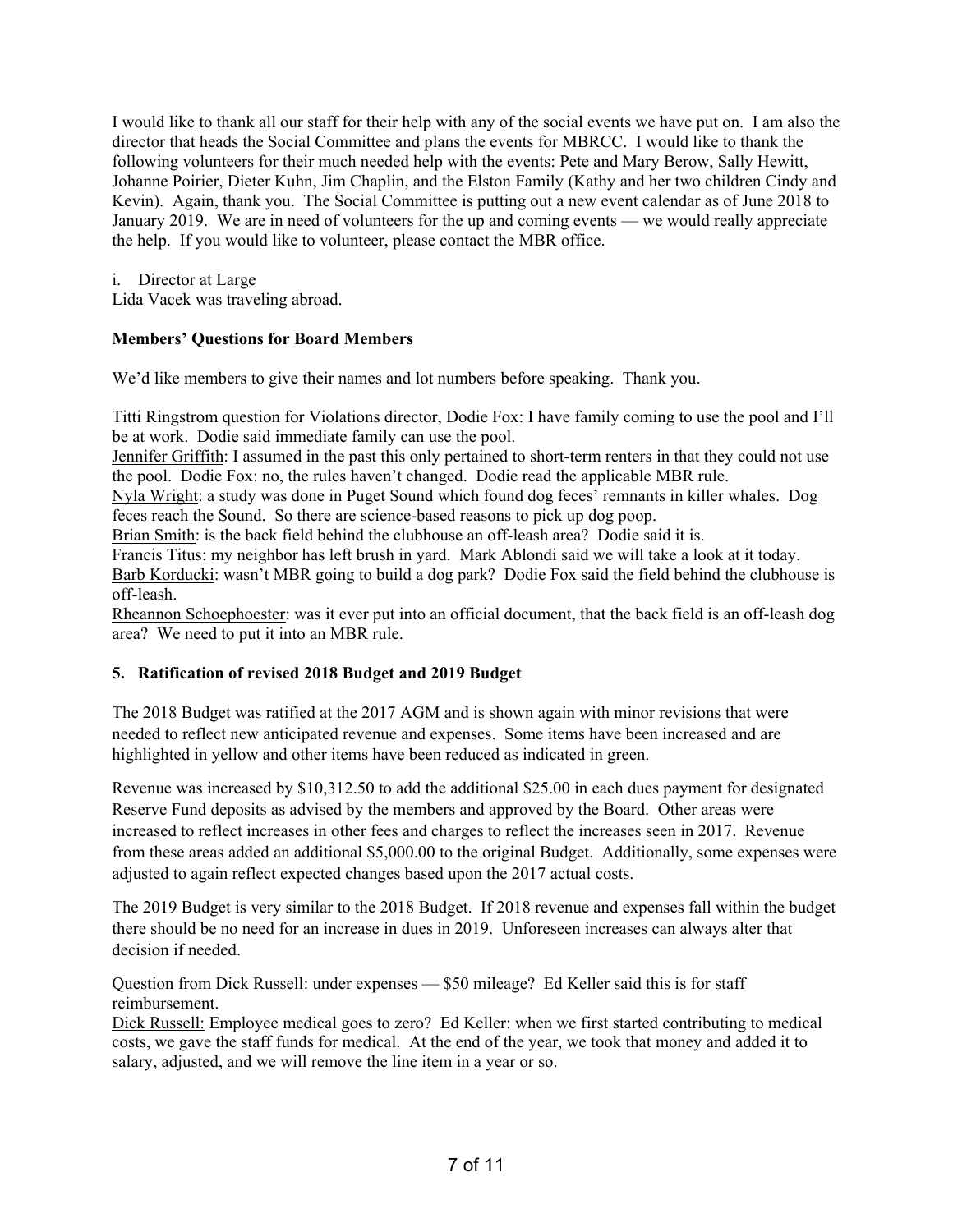ACTION: Dick Russell moved to approve the revised 2018 and 2019 budgets. Phil Hobman seconded. **Motion passed.** Budgets ratified.

# 6**. Ratification of 5-Year Capital Improvement and Reserve Plan**

Thank you to Pete Berow, Dennis Larson, and Aaron Ebner for assisting to update this important plan to ensure that the future funds we will need can be there when we need them, looking into the future 30 or more years ahead. Each area of our community-owned property and equipment will require funds in the future to repair or replace. These expected costs were updated this year to reflect a current evaluation of the expected cost in relation to when it should be needed.

Based upon that information, the amount of money for each project is allotted with money we have now and tells us how much more will be needed each year to have the full amount needed by the year it is expected to be needed.

On Jan. 1, 2018 we had 66.3 percent of the total funds we need to be fully funded.

We need to add a minimum of about \$34,000.00 to stay at the current level of funding. An increased annual funding is required each year to fully reach our anticipated expenses.

The membership approved additional dues of \$25.00 per year to specifically add revenue to this fund. Our 2018 deposits of over \$42,000.00 to this fund were 131 percent of the minimum and will allow us to gradually raise our percentage of funding over the coming years.

It is important that as a community we continue to maintain and improve our assets to avoid costly repairs when areas are neglected. We all benefit from this advance planning and saving for future expenses. The study is listed on our website. The whole pool deck will have to be repaired in two years. Our reserves are earning us money in interest right now.

Dick Russell: time of CDs? Ed Keller: 2-year and 1-year.

Reg Reimer: what's the amount of capital reserves? Ed Keller said over \$267,000.

Ivana Pokorny: wants MBR to improve the pickleball court.

Chris Fitting: we should follow agenda.

ACTION: Joseph Garcia moved to approve the 5-year capital improvement and reserve plan. Barbara Korducki seconded. **Motion passed.** 5-year capital improvement and reserve plan ratified.

# **7. Waiver of Audit**

Ed Keller said we should do a review instead of audit because it costs less. Thanks to Susanne Savery, we had an official audit in 2014. Larson Gross handles all of our audits, our financial reviews, etc. At some point, we should set a policy to have an audit, maybe every 10 or 15 years.

Dick Russell said the members voted against the audit and Susanne Savery went ahead with the audit for \$9,000. An audit is a false sense of security. MBR's books are transparent and he thinks an audit is a total waste of money. He recommends we don't have a 10-year-audit.

ACTION: Joseph Garcia moved to waive the audit. Phil Hobman seconded.

Lori Coverdale: is this waiver for this year only? Ed Keller: yes.

Sheri Hargus: did the audit show anything? Ed Keller: no.

Brian Smith: he helped Suzanne Savery during the audit, helped with receipts, and everything looked fine. ACTION: Dick Russell moved to accept the waiver of audit. Phil Hobman seconded.

**Motion passed.** Audit waived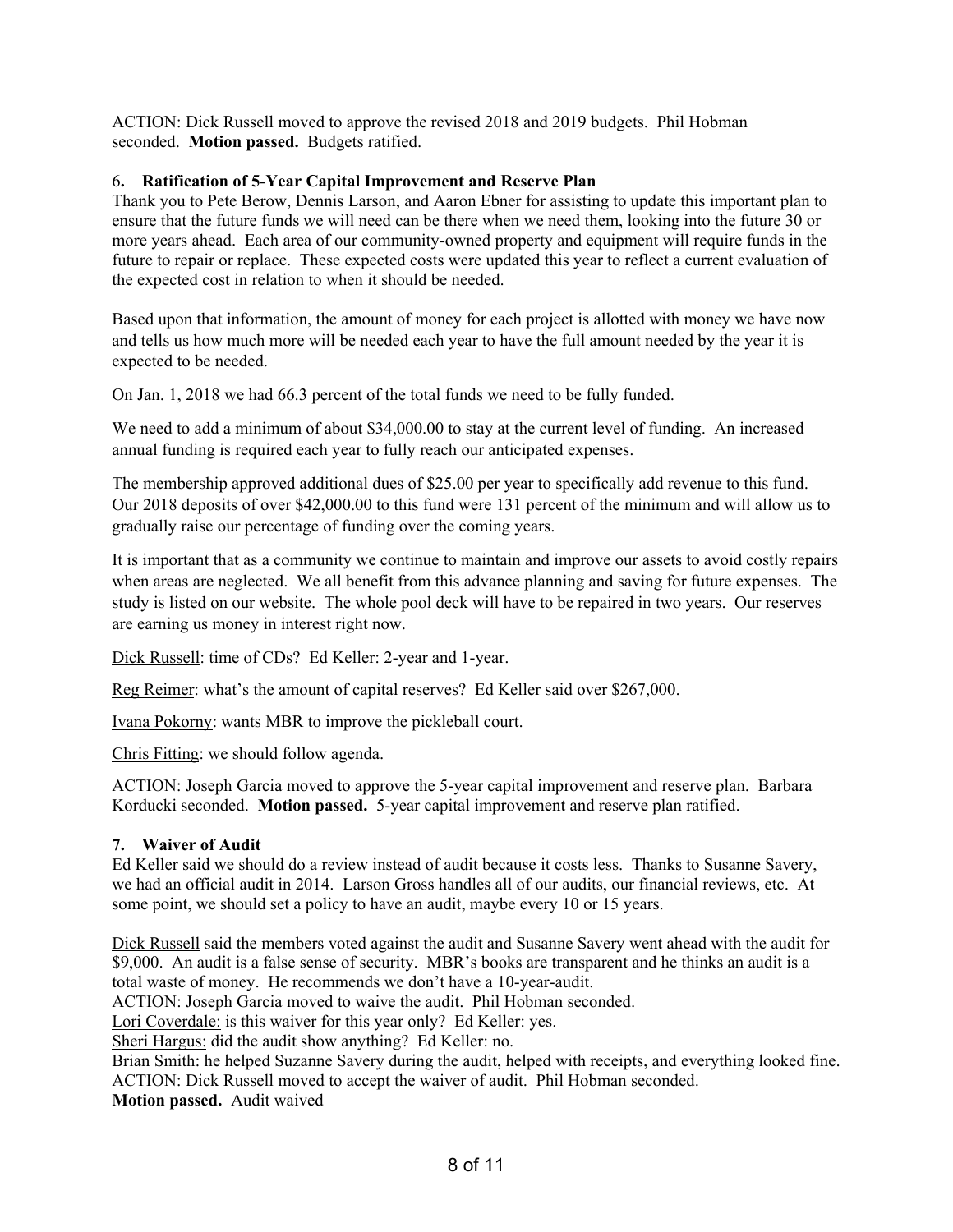# **8. Bylaws: repeal IV (certificates of membership, amend VII (officers: re-move certificates of membership), amend XI (conduct of business: committees)**

\* Repeal Bylaw Article IV Certificates of Membership and Transfer Section 1-3 Pete Berow said we repealed this in its entirety because we do not use Certificates of Membership we're trying to clean up our bylaws.

ACTION: Reg Reimer moved to repeal Bylaw Article IV. Dick Russell seconded. Ginny Broadhurst: isn't this a way to show we are a member? Pete Berow: we have your name, your file, and gate card numbers. Ed Keller said: I've lived in 2 different communities where the community owned the land, and paid for membership (given a certificate of membership) — certificates of membership are used when we don't own the land. We've never needed to issue them here. ACTION: Ed Keller moved to repeal Bylaw Article IV. Titti Ringstrom seconded. **Motion passed**.

\* Amend Bylaw Article VII Officers: remove references to certificates of membership, modify Treasurer's duties

Pete Berow: we took out a section about the Treasurer handling money. ACTION:

Phil Hobman moved to amend Bylaw Article VII. Dick Russell seconded. **Motion passed.** Rachel Woods: section 2a. Certificate of membership error, the said she would like to retract. It was already crossed out.

\* Amend Bylaw Article XI Conduct of Business: remove committees

Pete Berow said we removed all references to committees, except the part about any Board member can appoint a committee. We removed 900 words that were obsolete. ACTION: Dick Russell moved to amend Bylaw Article XI. Phil Holman seconded. **Motion passed.**

# **9. Advisory vote on funding for social events**

Pete Berow said we want to use \$3.00 of dues to fund social events.

Dick Russell moved to adopt the advisory vote. Barb Korducki seconded.

Ed Keller: this is not about social events, I fully support members in using our facilities. This is an unequal assessment. Plain and simple: social events do not benefit each member equally, therefore the cost cannot be assessed equally, as stipulated in Article II. Please eat, drink, and be very happy but don't expect your neighbors to pay for it.

Dick Russell: reads Article II as inclusive. Social events benefit all of our members and have since the 1990s. To Dick, Article II supports part of our dues going to social. Dick says he doesn't use the pool, but supports the costs.

Nyla Wright: it is a member's choice not to attend social events.

Linda Johnson: add \$3 to dues or take it out of current amount? Pete Berow said it will come out of the existing dues amount.

Chris Fitting: Ed, are you speaking as a Board member or as concerned citizen? Ed Keller: both. Chris feels there's a social draw to our community, which makes it more desirable.

Titti Ringstrom: there is nothing in this about being voted on at the AGM. If this were to pass, the vote has to be more documented and clear.

Barb Korducki: I've lived here for a while and originally the social budget was \$900. You don't need to item. We don't need to be that rigid. Vote for the \$3 and go from there.

Dodie Fox: I'm speaking as a member and not a Board member. The community has changed a lot. How many tickets were sold for the NYE party this year? 29. The Easter event was funded by people donating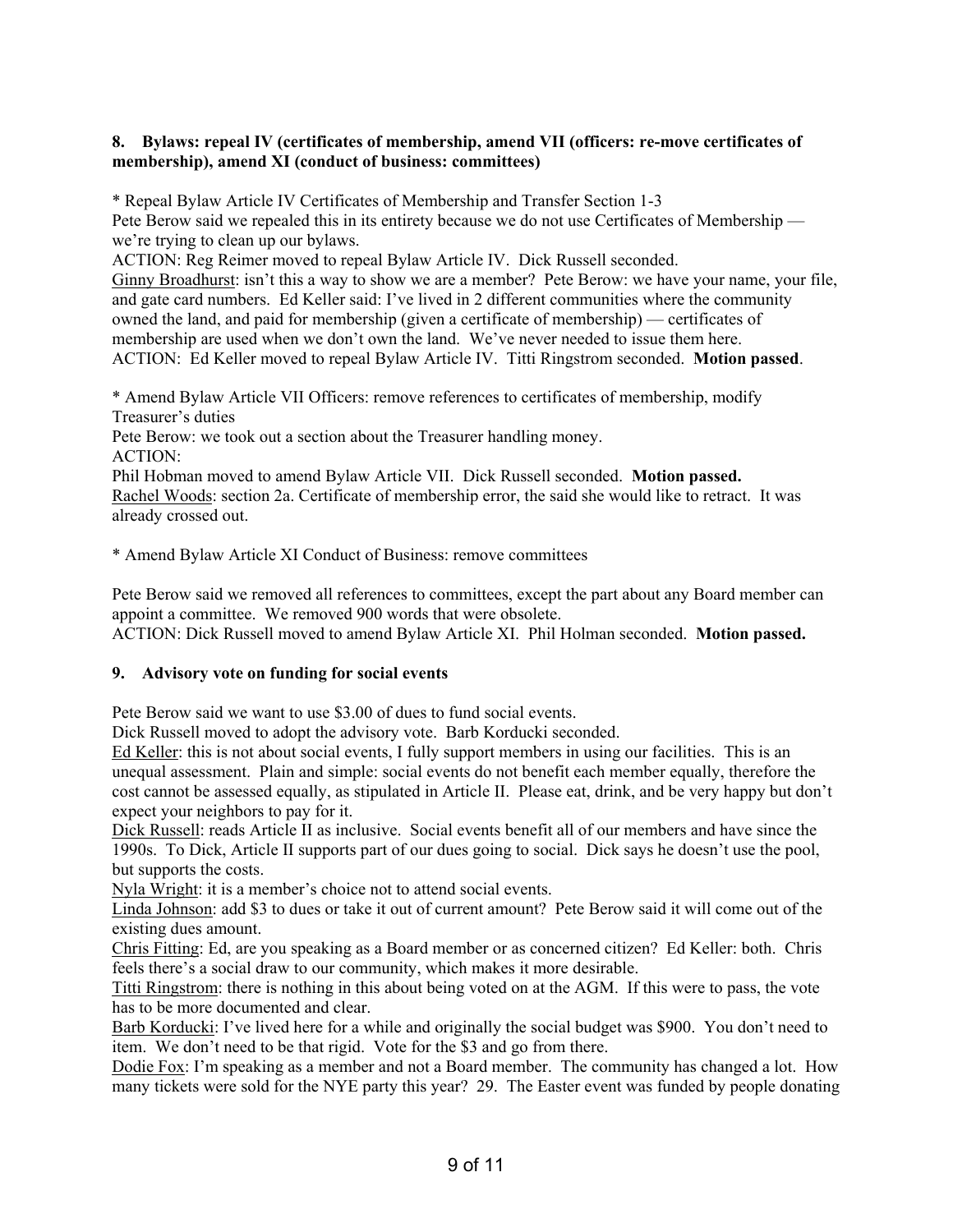funds. We'd create new interest in social events by people who want to attend them funding them. We need new energy. Dawn Chaplin said everything is accounted for by receipts.

Lisa Beliveau: this seems like a need to separate social activities from Board responsibilities? Ed Keller: yes and accounting.

Bob McDonald: would like to see line items per events, quoted a 2007 survey that determined social events were not important to members.

Heidi Baloun: if it's here, why don't we use it; \$3 is fine with her.

Rheannon Schoephoester: we've never had to fund social events through dues. Why now? Pete Berow: you didn't know it, but you were paying for social events. The Board allotted the social funding. We spent a lot of time on the Board arguing about this last year.

Jon Brown: I see consternation at the Board table, but members' opinions are to be valued.

Michael Betker: I'm speaking as a home owner, and don't oppose the \$3 funding, but oppose the line item. We shouldn't be nickel and dime-ing the budget.

Mark Ablondi: I'm speaking as a Board member. \$3 was set as a specific amount. We have a lot of kids at MBR now.

Sheri Hargus: how was the \$3 arrived at? Dawn Chaplin: I do about 12 events per year. Sheri: maybe it should be a percentage. How about a grant per event? We should make it easy for members.

Ginny Broadhurst: I'm one of your new members and there shouldn't be tension about something that is fun. I would like to see this move forward and see how it works after a year.

Jennifer Griffith: if we don't vote for this \$3, will there be no social events? Ed Keller: this is not about no social events. What is not fine is mixing it with MBR finances. \$1,300 would go into a debit card account. The Social Committee has access to the money. As Treasurer, I recommend we have social events, but keep this money out of MBR books.

Bob McDonald: this advisory vote should be tabled and the Board can come back with a more detailed proposal. I'm against spending more money on social events.

ACTION: Bob McDonald moved to table the advisory vote on social funding. Lisa Beliveau seconded. Vote by paper plates to table the vote. **Motion passed.** The advisory vote on social funding was tabled until next year.

#### **10. Nomination and Election for 2018-19 Board of Directors**

I would like to thank all the candidates who are running for the Board. Keep in mind that you are not running for a Board position. All Director and Officer positions will be decided after this meeting by a special meeting called specifically for that purpose. Vote counters, please check each ballot as you collect them to insure the correct numbers of candidates are selected. Those of you who are voting, if you can't remember which candidate you wanted to vote for, check the back of the ballot for the bios.

#### • **Nominations From the Floor**

 Pete Berow asked for nominations from the floor. There were none. He asked nominees to say something about themselves.

## • **Nominees Speak**

Lisa Beliveau Michael Betker Krister Fast: was not in attendance. Sally Hewitt Ed Keller Chris Park Mark Svetcos

Pete: Michael Betker is running for a 2-year term, the rest are running for 3-year terms. Four votes maximum, any more than four and your vote won't count.